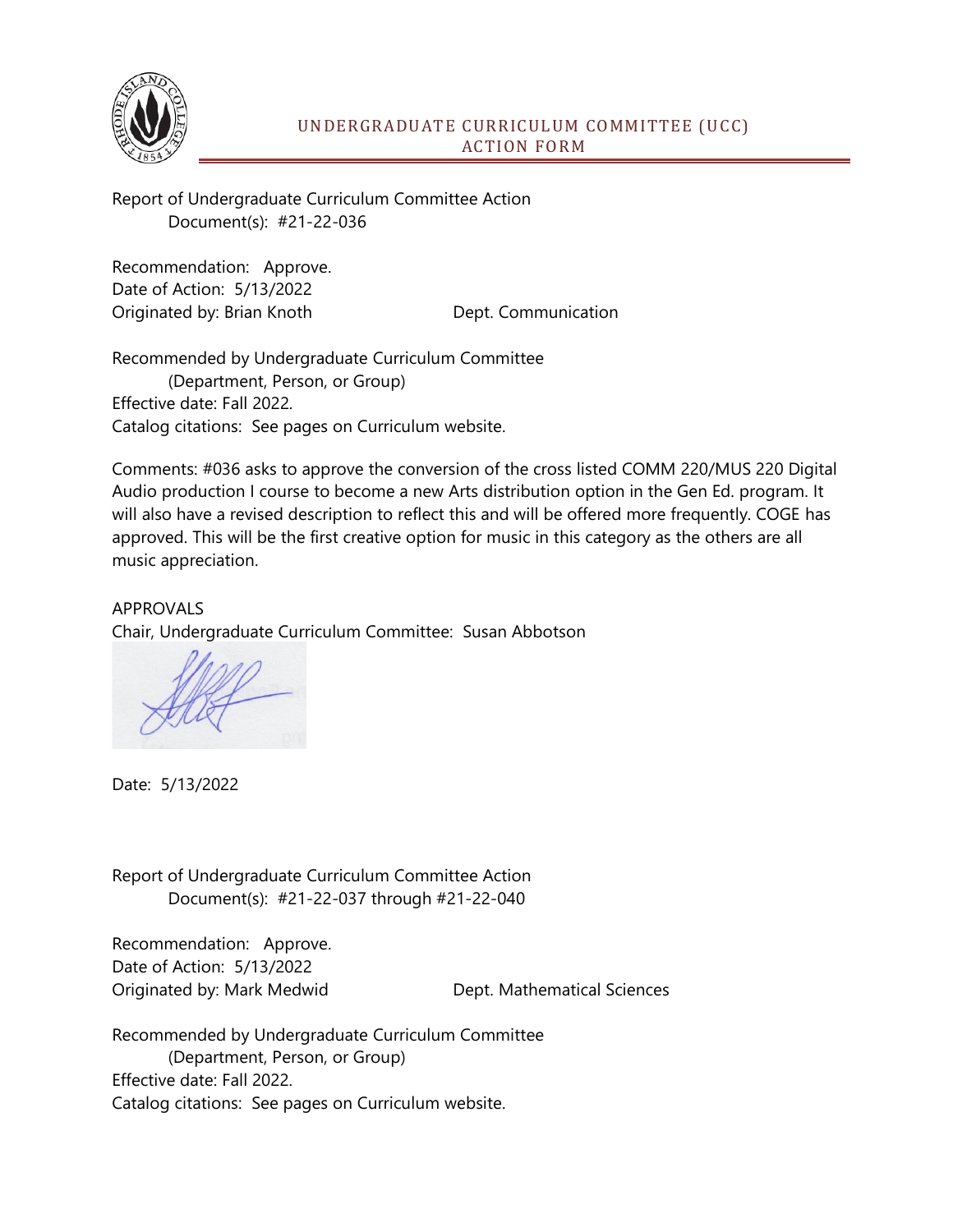Comments: #037-#039 ask to approve the revision of prerequisites of three MATH courses. #037 is MATH 144 Mathematics for Elementary School Teachers II, to add completion of college mathematics competency or appropriate score on the mathematics placement exam to ensure student success. #038 is MATH 300W Bridge to Advanced Mathematics to become MATH 212 rather than MATH 213 (also add "or MATH 300W" to the MATH 300 prerequisite of MATH 315 to fix a catalog error). This is to allow students earlier access as this course is sufficient, and #039 MATH 432 Introduction to Abstract Algebra will add MATH 300 or MATH 300W as necessary to succeed (and to eliminate a potential hidden prerequisite). #040 Asks to approve the Data Science program allowing students to count MATH 248 Business Statistics I as an alternative to MATH 240 Statistical Methods I in the program's requirements to better facilitate students from the School of Business, in particular.

APPROVALS Chair, Undergraduate Curriculum Committee: Susan Abbotson

Date: 5/13/2022

Report of Undergraduate Curriculum Committee Action Document(s): #21-22-041 though #21-22-043

Recommendation: Approve. Date of Action: 5/13/2022 Originated by: Desirée Ciambrone, Mikaila Arthur and Carse Ramos Dept. Sociology, Dir. JTSD and Chair SOC.

Recommended by Undergraduate Curriculum Committee (Department, Person, or Group) Effective date: Fall 2022. Catalog citations: See pages on Curriculum website.

Comments: #041 asks to approve revisions to the Justice Studies major and minor programs to add more diversity without raising the overall credits. The core courses for the major are being updated with a new PHIL 208 Introduction to Theories of Justice course (to replace PHIL 206 Ethics), and adding some additional choices from existing PSYC, POL or SOC courses. This revision will also allow for more choice among restricted electives, with several additional courses from a variety of disciplines; ANTH, CSCI, PHIL,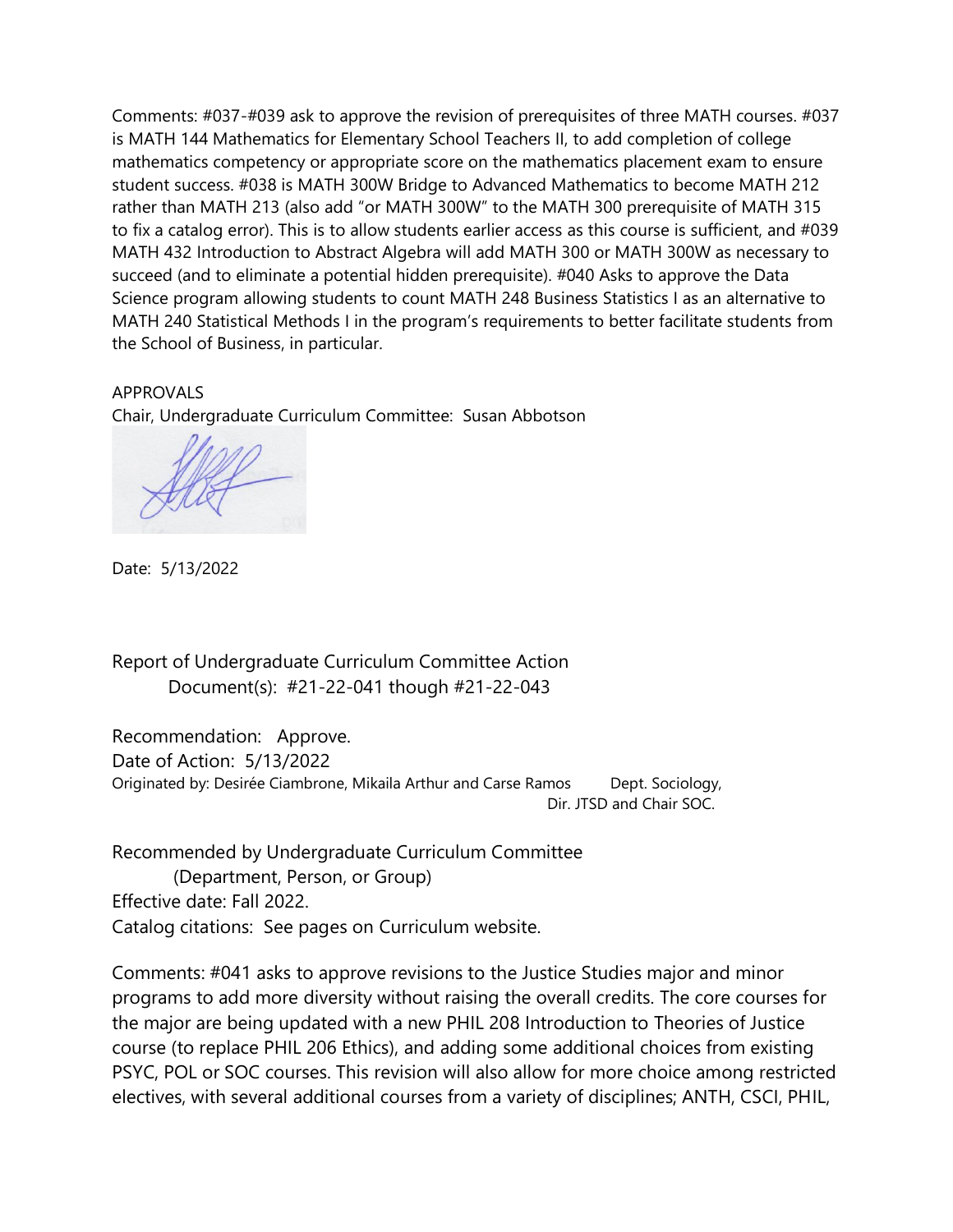POL, SOC courses are being added to the major and ANTH, CSCI, PHIL, POL, SOC courses to the minor, including another new course SOC 324 Immigration and Justice that is presented in proposal #042 and will also be available for SOC majors. Another course being added is SOC 320 Aging and the Law which also has its own proposal, #043 because it would like to add a credit to bring it in line with other SOC courses. The overall total credits of the JSTD programs will be slightly different, with the major going from 52-55 to 50-56 and the minor from 26-28 to 25-28. [though another proposal from POL that increases one course by a credit will alter those again to become 51-56 and 26-28]. The additional credit on SOC 320 will affect the Gerontology minor for which it is a restricted elective (so will increase their credits from 22-26 to 23-27) and Healthcare Administration BS (does not change totals), as well as the Health and Aging concentration within the Community and Public Health Promotion BS, which will raise their credits from 82-84 to 83-85 total credits (8 credits in this program double count with Gen Ed. do it remains within acceptable limits, as does the Gerontology minor).

## APPROVALS

Chair, Undergraduate Curriculum Committee: Susan Abbotson

Date: 5/13/2022

Report of Undergraduate Curriculum Committee Action Document(s): #21-22-044

Recommendation: Approve. Date of Action: 5/13/2022 Originated by: Glenn Rawson Dept. Chair PHIL

Recommended by Undergraduate Curriculum Committee (Department, Person, or Group) Effective date: Fall 2022. Catalog citations: See pages on Curriculum website.

Comments: #044 asks to approve a new course that will be required in both the Justice Studies major and minor programs: PHIL 208 Introduction to Theories of Justice course (to replace PHIL 206 Ethics). There will still be students needing PHIL 206 which is used by other programs (BPS, CSCI, HSCI) beyond PHIL, where is also remains a foundational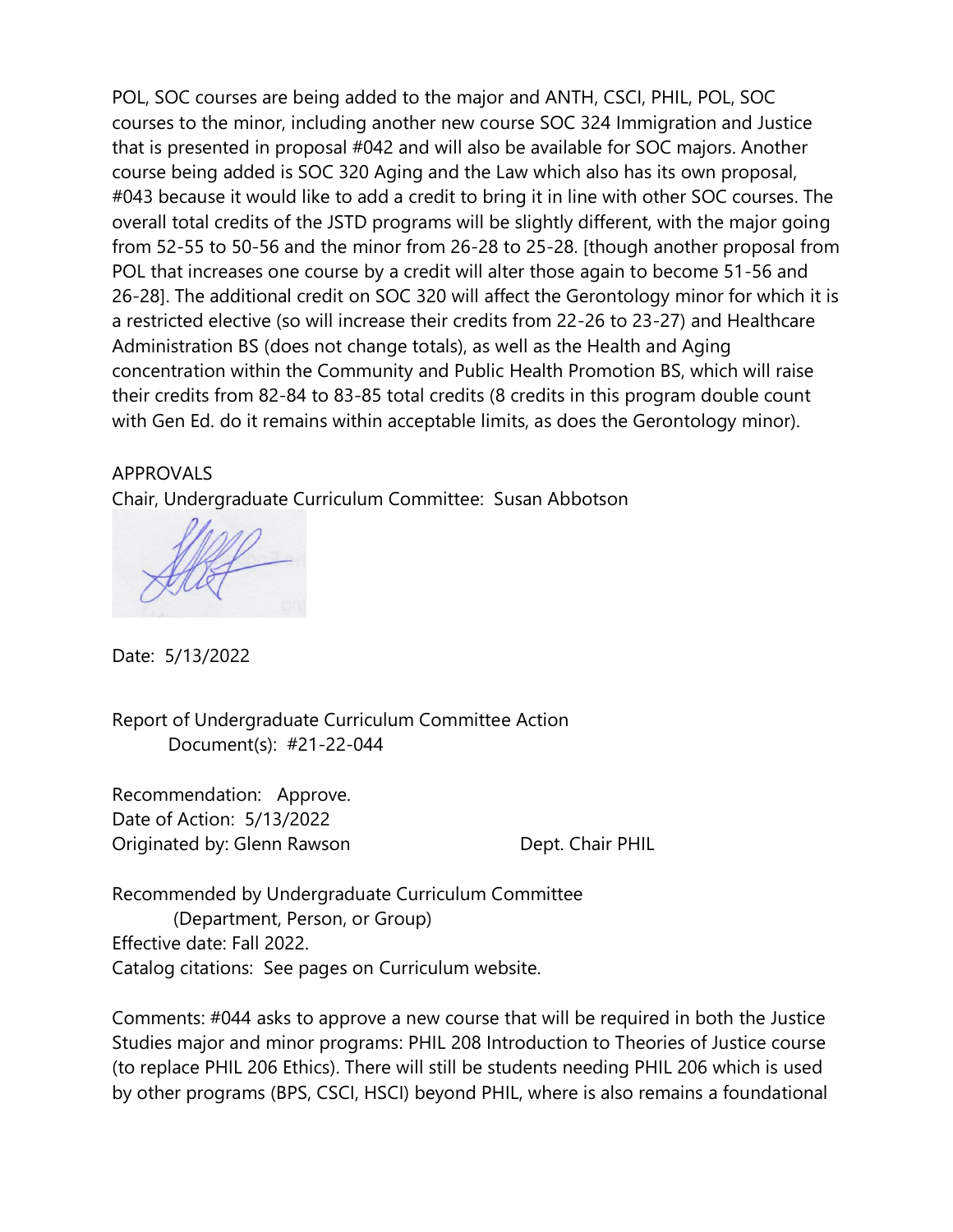course. The new PHIL 208 can also be used by students taking the basic PHIL minor, but not the major or more specialized minors.

APPROVALS Chair, Undergraduate Curriculum Committee: Susan Abbotson

Date: 5/13/2022

Report of Undergraduate Curriculum Committee Action Document(s): #21-22-045

Recommendation: Approve. Date of Action: 5/13/2022

Originated by: Julie Urda Dept. Management/Marketing

Recommended by Undergraduate Curriculum Committee (Department, Person, or Group) Effective date: Fall 2022. Catalog citations: See pages on Curriculum website.

Comments: #045 asks to approve a revision to the title and prerequisites of MGT 306 to become Managing a Diverse Workforce with 60 completed credits as the prereq. Also adding a Spring offering. This course is used in the BPS program (and the Workplace Diversity CUS) so they have been notified of the changes.

APPROVALS Chair, Undergraduate Curriculum Committee: Susan Abbotson

Date: 5/13/2022

Report of Undergraduate Curriculum Committee Action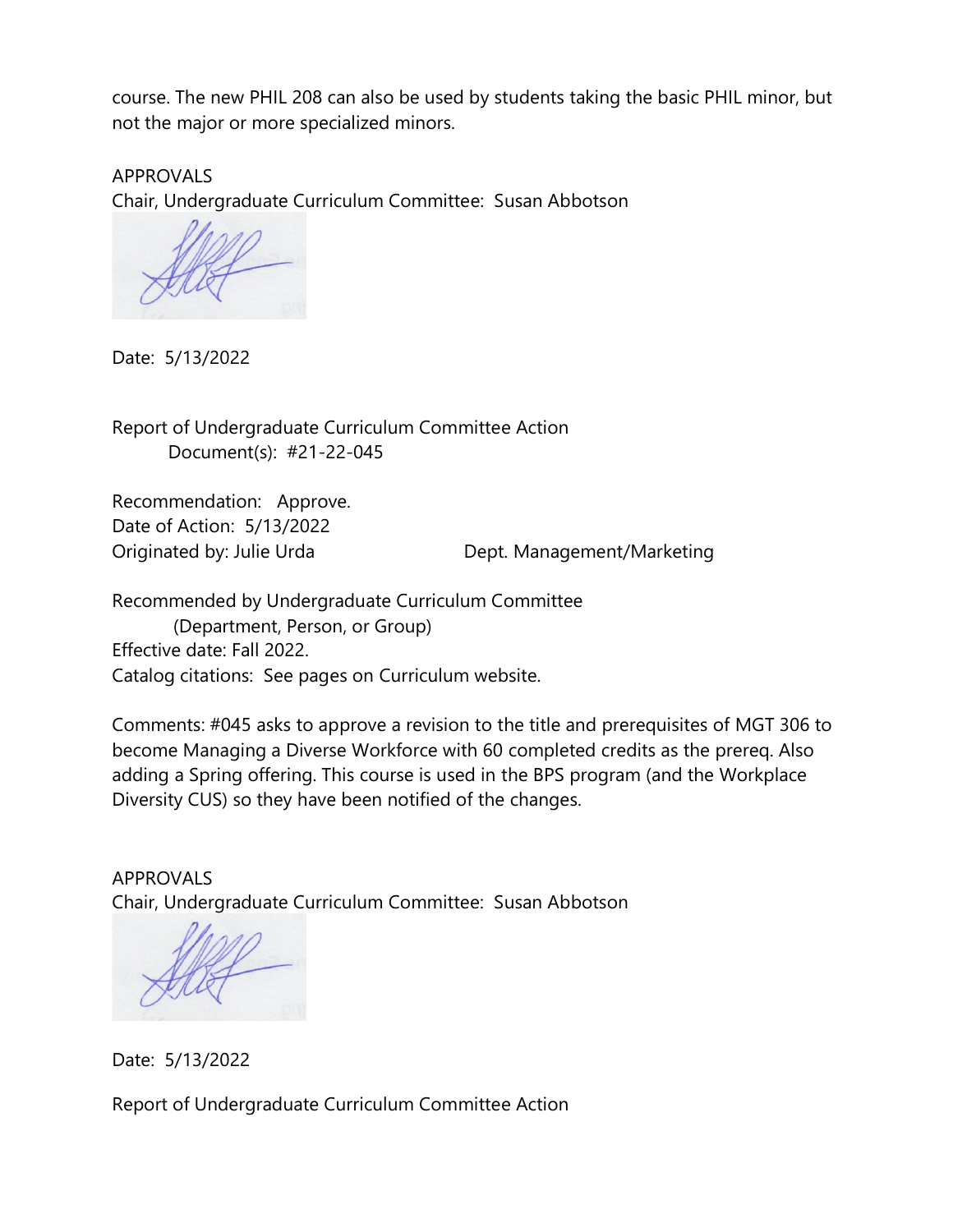Document(s): #21-22-046

Recommendation: Approve. Date of Action: 5/13/2022 Originated by: Paul Jacques Dept. Management/Marketing

Recommended by Undergraduate Curriculum Committee (Department, Person, or Group) Effective date: Fall 2022. Catalog citations: See pages on Curriculum website.

Comments: #046 asks to approve the creation of new course, MGT 427 Principled Leadership for Management programs for use as a restricted elective in two of the Management concentrations.

APPROVALS Chair, Undergraduate Curriculum Committee: Susan Abbotson

Date: 5/13/2022

Report of Undergraduate Curriculum Committee Action Document(s): #21-22-047

Recommendation: Approve. Date of Action: 5/13/2022 Originated by: Thomas Schmeling Theorem Dept. POL

Recommended by Undergraduate Curriculum Committee (Department, Person, or Group) Effective date: Fall 2022. Catalog citations: See pages on Curriculum website.

Comments: #047 asks to approve the revision of POL 335 to become POL 330 Jurisprudence and the American Judicial Process, so the prefix is being renumbered to make it clearer when it can be taken, and the description is being revised as well as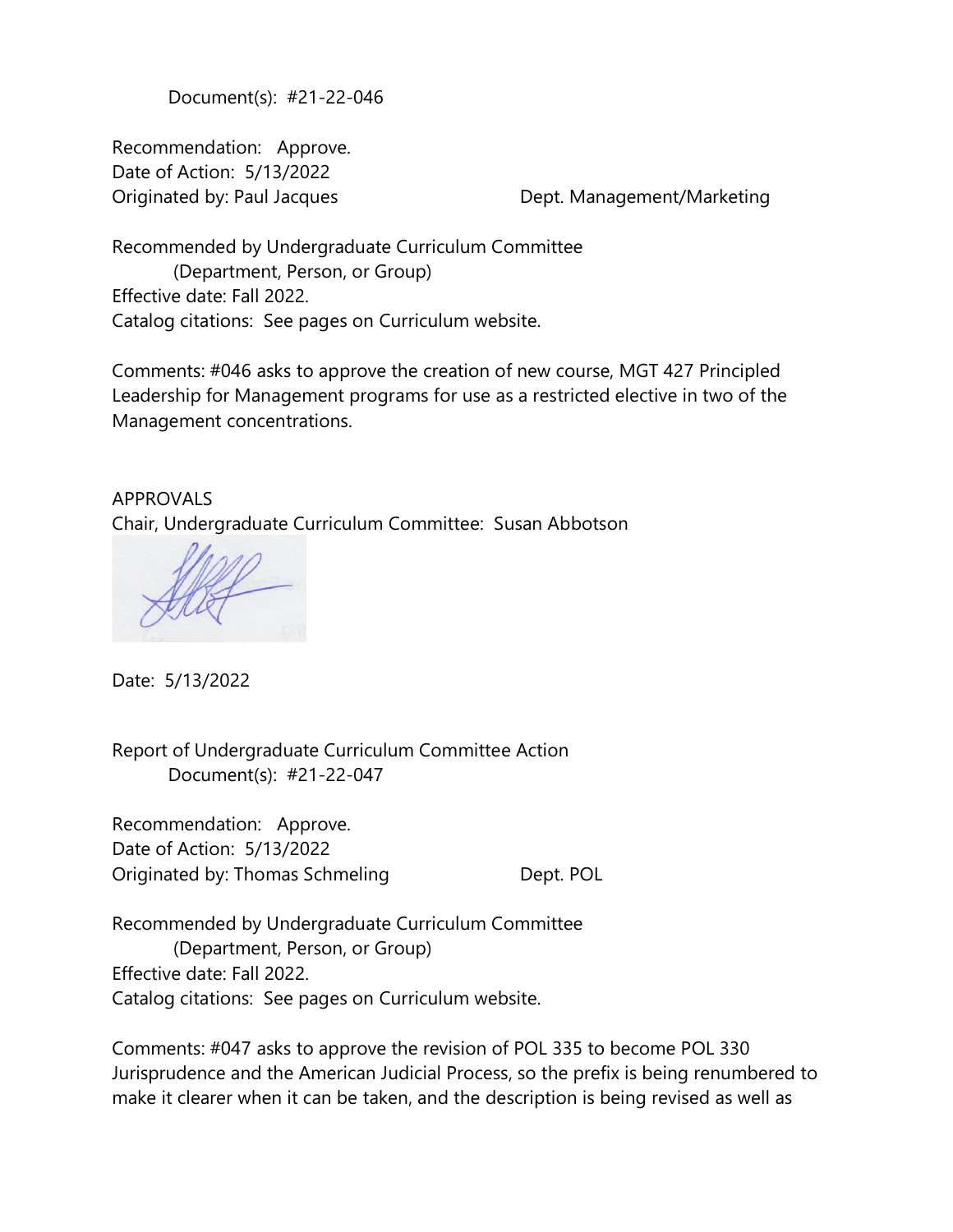adding one more credit (as most POL courses are 4-credit now). The new number is not one that has appeared in the catalog in at least the last ten years As noted in the JSTD proposal, this will affect JSTD major and minor total credits.

APPROVALS Chair, Undergraduate Curriculum Committee: Susan Abbotson

Date: 5/13/2022

Report of Undergraduate Curriculum Committee Action Document(s): #21-22-048

Recommendation: Approve. Date of Action: 5/13/2022 Originated by: Suzanne Conklin Dept. BIOL

Recommended by Undergraduate Curriculum Committee (Department, Person, or Group) Effective date: Fall 2022. Catalog citations: See pages on Curriculum website.

Comments: #048 asks to approve the revision of the BIOL BS program to simplify the restricted electives to allow for more choice. This will also allow the program's total credits to go down from 70-72 to 69-72 as students will have the option of a 3 credit rather than a four-credit course to satisfy one elective.

APPROVALS Chair, Undergraduate Curriculum Committee: Susan Abbotson